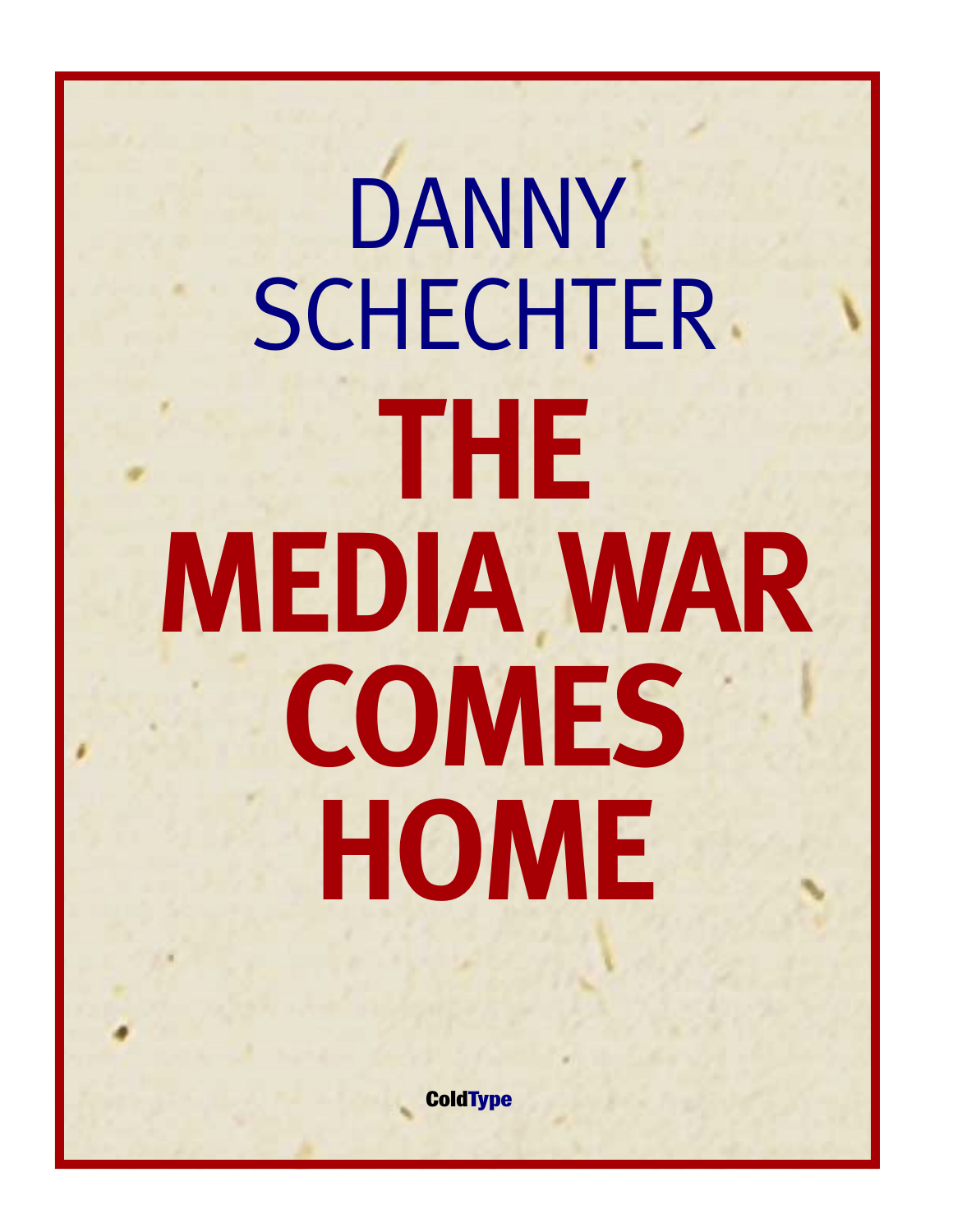## THE MEDIA WAR COMES HOME

BY DANNY SCHECHTER New York, October 27, 2003

DURING the 60's, some elements of the anti-war movement believed that it was time to bring the war home. The idea  $-$  give America a taste of what Vietnam was suffering by launching an armed resistance. Their "blows against the empire" were misguided and self-destructive, as even most of the surviving wannabe guerrilla warriors now agree.

Oddly enough, the Bush Administration has become obsessed with that 60's notion and is applying its tactics to achieve opposite results. They are bringing the war home  $-$  by using wartime methods to manage domestic media during the elections, and turn American hearts and minds in favor of their war.

The Republican Party earlier this month announced it is reapplying to domestic politics the lessons learned at the Iraq War Coalition Press Center, the centerpiece of a well-crafted propaganda system.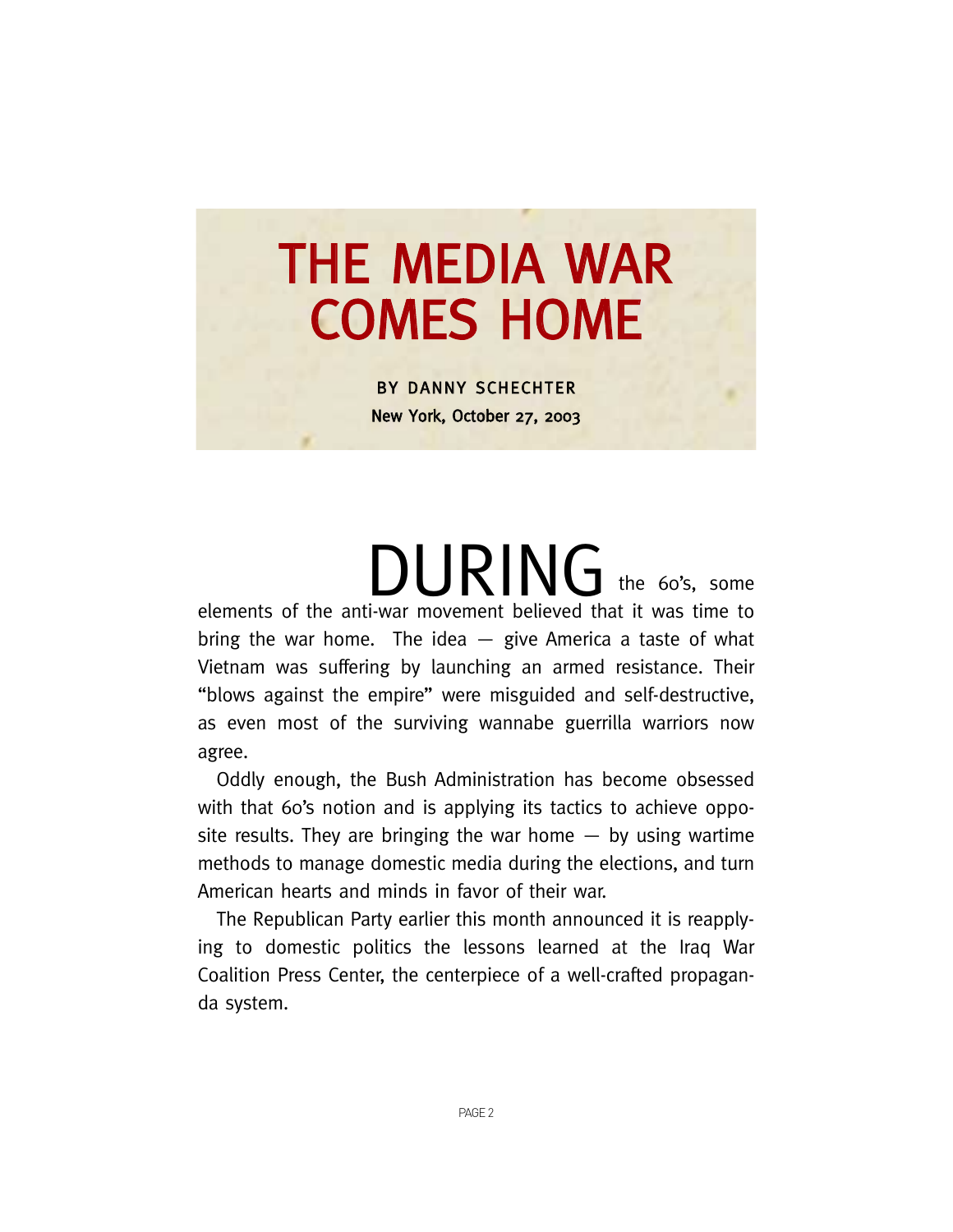### DANNY SCHECHTER

This is not entirely new. During the war, corporate PR veteran and Pentagon media spokesperson Victoria Clarke told The Wall Street Journal that she was running her operation as if it were a political campaign.

And now that we realize how specious most of the arguments for the war were, we can see that politics and PR (along with oil and regime change) were what it was about. It wasn't much of an armed clash since the other side folded its tent through bribes and bullying when the invasion began, only to reappear when it ended.

Clarke was so impressive at orchestrating the media that a media outlet has now hired her. She joined CNN as a correspondent. (The Pentagon briefer-in-chief during Gulf War I, former assistant secretary of defense Pete Williams, joined NBC News in the war's aftermath.)

Now, The New York Observer tells of an impending merger between military media strategy and domestic news management. Ben Smith reports: "We're looking at embedding reporters, we're looking at new and interesting camera angles," Jim Wilkinson said recently in the quick, confidential drawl reporters got used to at the U.S. Central Command in Doha, Qatar. But while the Republican operative spent much of the year in desert camouflage as General Tommy Franks' director of strategic communications, he's now in Brooks Brothers mufti in foreign territory, New York."

Mr. Wilkinson started last month as the director of communications for the Republican National Convention, which will take place from Aug. 30 to Sept. 2 next year. His office, on the 18th floor over Madison Square Garden, is, according to Smith, "furnished with the essentials: leather-bound Bible, Yankee cap, Fox News on the flatscreen TV."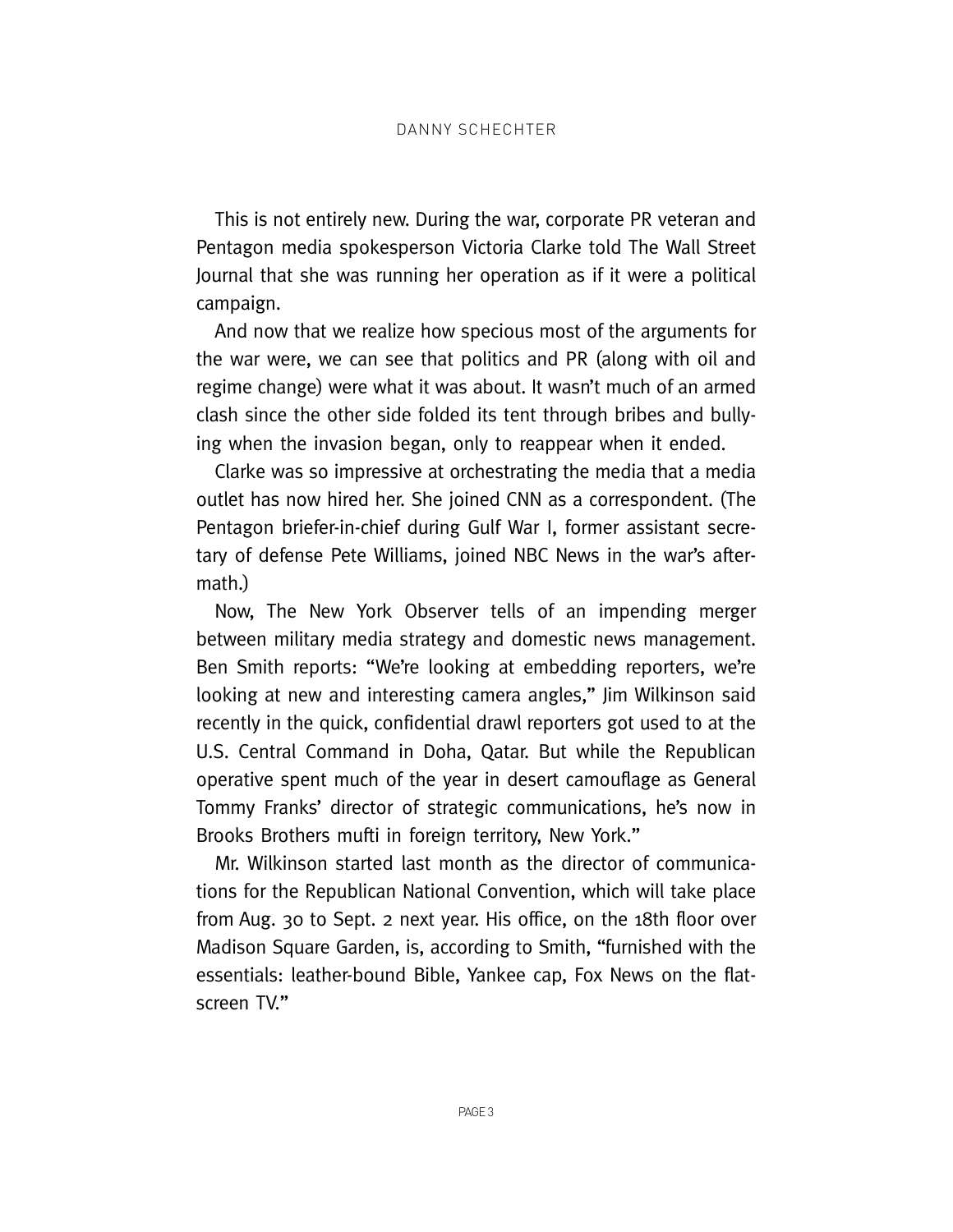There are signs that media organizations are waking up or, more likely, being unleashed from the handcuffs of patriotic coverage rituals embedded in war coverage the way those 7th inning renditions of "God Bless America" infiltrated baseball games.

According to the Observer's Smith, there was rage in the press corps at those Doha briefings, even if we rarely saw it. The BBC film War Spin captured it well, but this documentary was not shown in America. New York Magazine media critic Michael Wolff's on-camera challenge to General Vincent Brooks did come through, but only as an isolated instance.

Smith says he had plenty of company: "Reporters seethed at [Wilkinson] during the war, and not covertly. Reporters there barked and protested. Many are still brutally angry at the 'No comment' after 'No comment' they received in Doha as their embedded colleagues broke news in the field and Mr. Rumsfeld gave press conferences at the Pentagon. Doha was, to them, a kind of biosphere of non-news."

Now that some in the press are rediscovering their skepticism, the Bush Administration is shifting strategies  $-$  from seducing journalists to bypassing them all together. Frank Rich writes about this in The New York Times:

He begins by noting that the President himself says he doesn't even read the press or watch TV, He told Fox News' Brit Hume: "The best way to get the news is from objective sources. And the most objective sources I have are people on my staff who tell me what's happening in the world."

After nearly three years, reporters who cover politics are realizing there is no there there. Writes Rich: "Until recently, the administration had often gotten what it wanted, especially on television,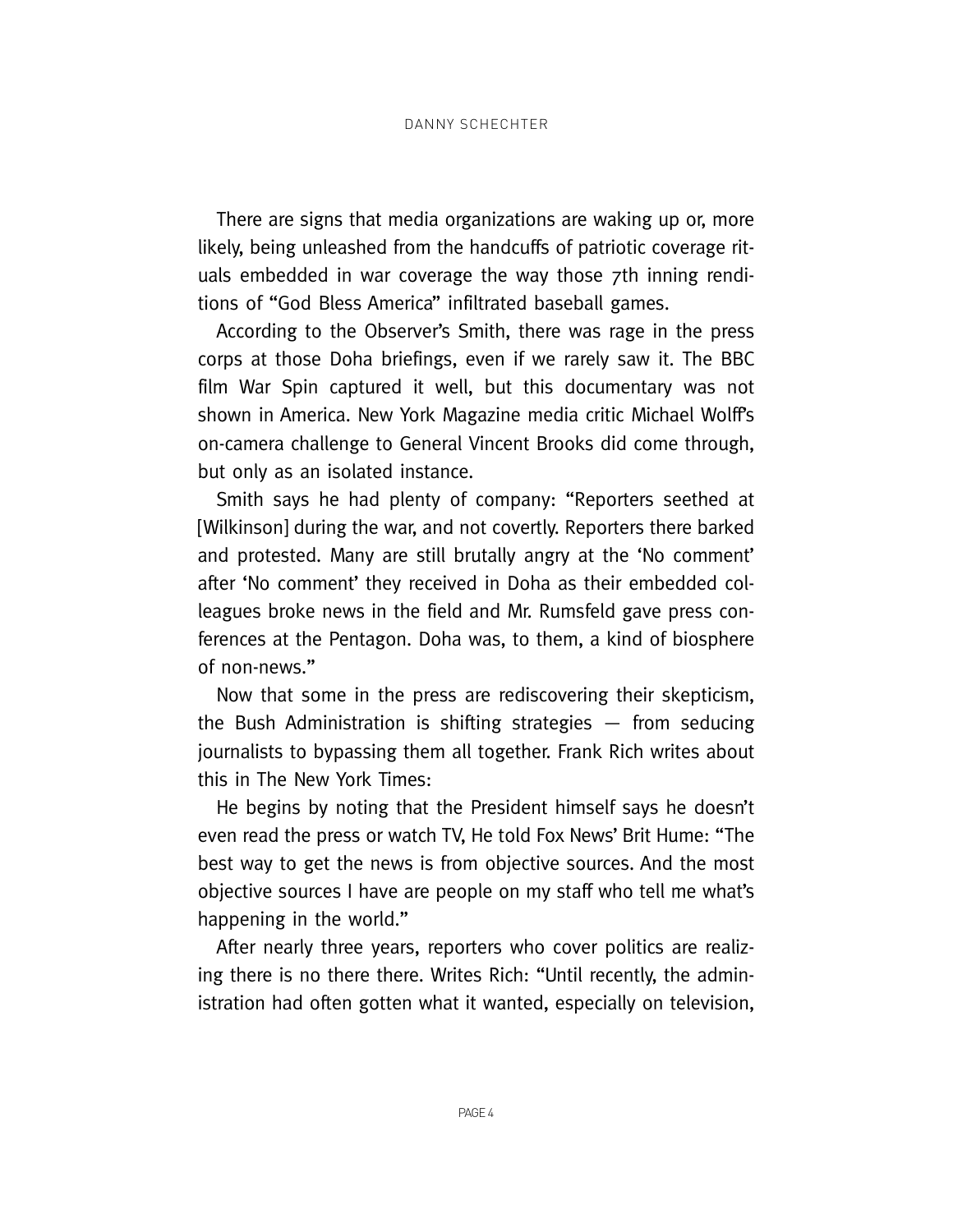#### DANNY SCHECHTER

and not just on afternoon talk shows. From 9/11 through the fall of Saddam, the obsequiousness became so thick that even Terry Moran, the ABC News White House correspondent, said his colleagues looked 'like zombies' during the notorious pre-shock-andawe Bush news conference of March 6, 2003."

As criticisms of his policies could no longer be contained, Bush went over the heads of the Washington press corps by doing interviews via satellite with local TV anchors, who presumably follow the details the least. This little trick was first used by his father during the l992 presidential campaign. The word has now gone to his "team" not to book Administration Bigs on so-called hostile shows like Nightline or Frontline.

Instead, they will continue to rely on the Sunday Beltway blather talk shows as their venue du jour. This prompts Rich to observe: "When an administration is hiding in a no-news bunker, how do you find the news? The first place to look, we're starting to learn, is any TV news show on which Ms. Rice, Mr. Card, Dick Cheney, Colin Powell and Donald Rumsfeld are not appearing. If they're before a camera, you can assume that the White House has deemed the venue a safe one  $-$  a spin zone."

The rumblings of dissent within the ranks of more independent media are spreading to mainstream outlets. Rich is just one prominent voice following the rising chorus of media anger that for months has energized commentary at media blogs and webzines such as Cursor.org, Altercation and Media Musings. Perhaps those within the "big news industry" are beginning to take notice.

In this media war, the Administration seems to still be way ahead, but the upstart media Marlins could still vanquish the industry's powerful imperial Yankees in the next game or the one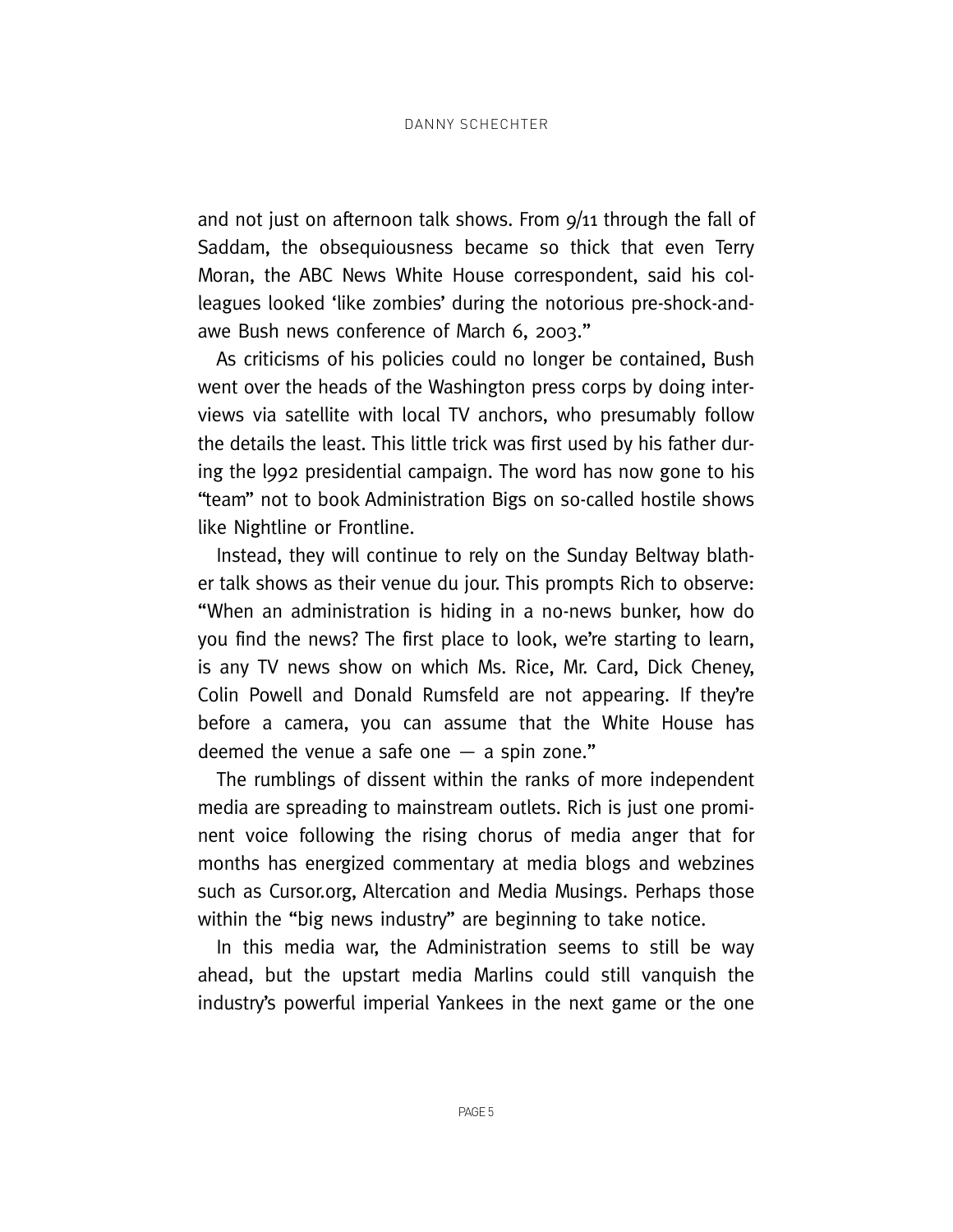after that. Think of the upset at the World Series as a political metaphor.

Just as Iraq policy is unraveling, the Administration's media management strategies unravel with it. Those of us with a memory remember Vietnam, the war in which the media began as a cheerleader and ended up presiding over its own funeral.

The war has come home.

This is not a parallel that is lost on Mr. Rich who concludes: "At the tender age of six months, the war in Iraq is not remotely a Vietnam. But from the way the administration tries to manage the news against all reality, even that irrevocable reality encased in flag-draped coffins, you can only wonder if it might yet persuade the audience at home that we're mired in another Tet after all.

— News Dissector Danny Schechter writes daily for Mediachannel.org. His latest book, "Embedded: Weapons of Mass Deception," is out this week from Prometheus Books.